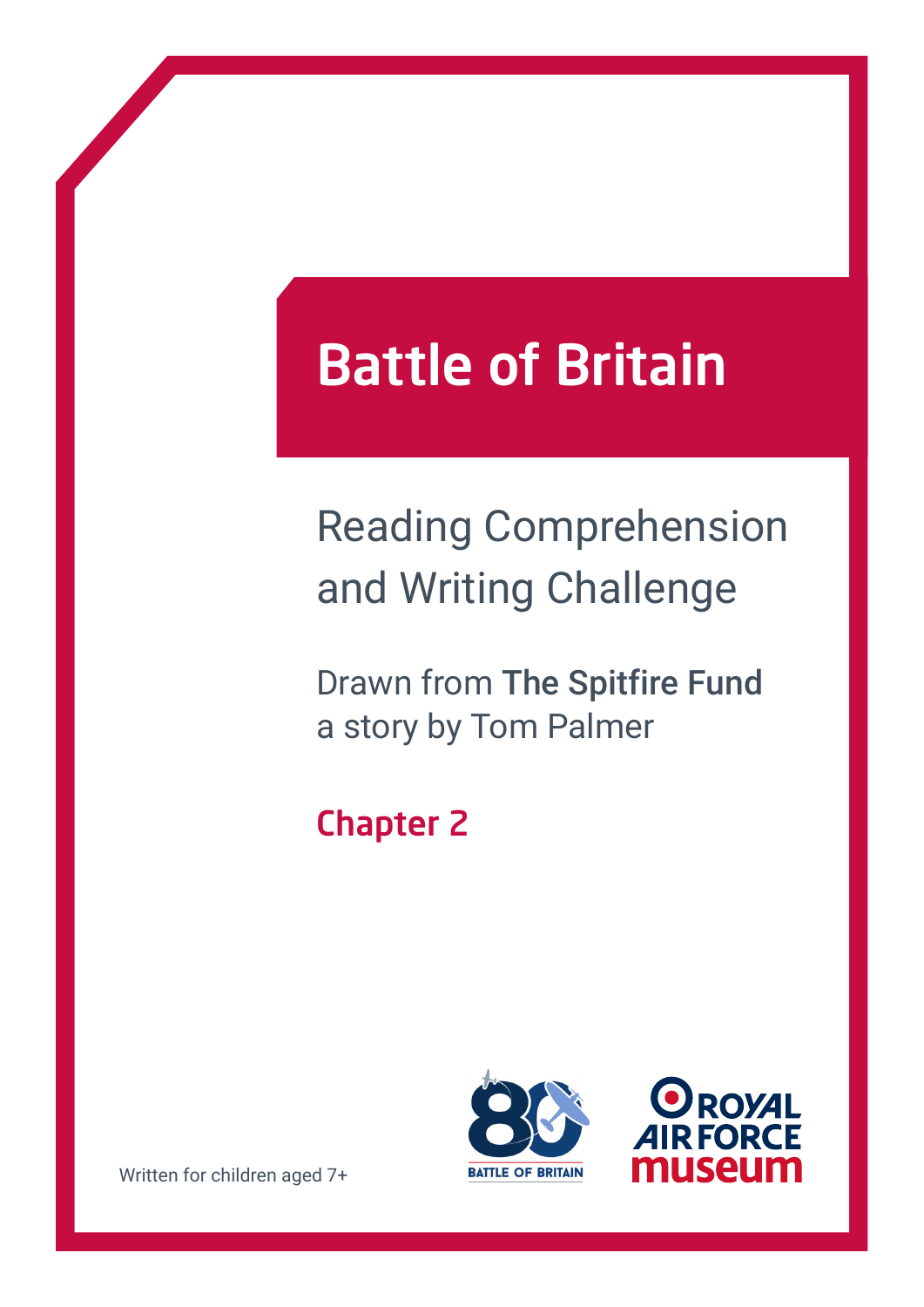#### Reading Comprehension: Questions

- 1. As they start running, the children hear lots of different sounds. Can you name three things that make noises?
- 2. The author writes that 'the children see dozens of fires'. How many is a dozen?
- 3. 'Stationary' and 'stationery' are homophones (words which have the same pronunciation but different meanings). Using a dictionary write a short definition of each of them.
- 4. Where is your spine? Can you name two other things that have spines?
- 5. What would we call a 'wireless' today?
- 6. Who is Mr Churchill?
- 7. The stamps in return for donations on the Card of Honour would provide rivets to help build one of the British Four Fighter Aircraft. Which one of these planes was NOT a British Fighter Aircraft?
	- Spitfire Hurricane Messerschmitt Mosquito
- 8. Why might people away from London not be willing to donate to the Spitfire Fund?